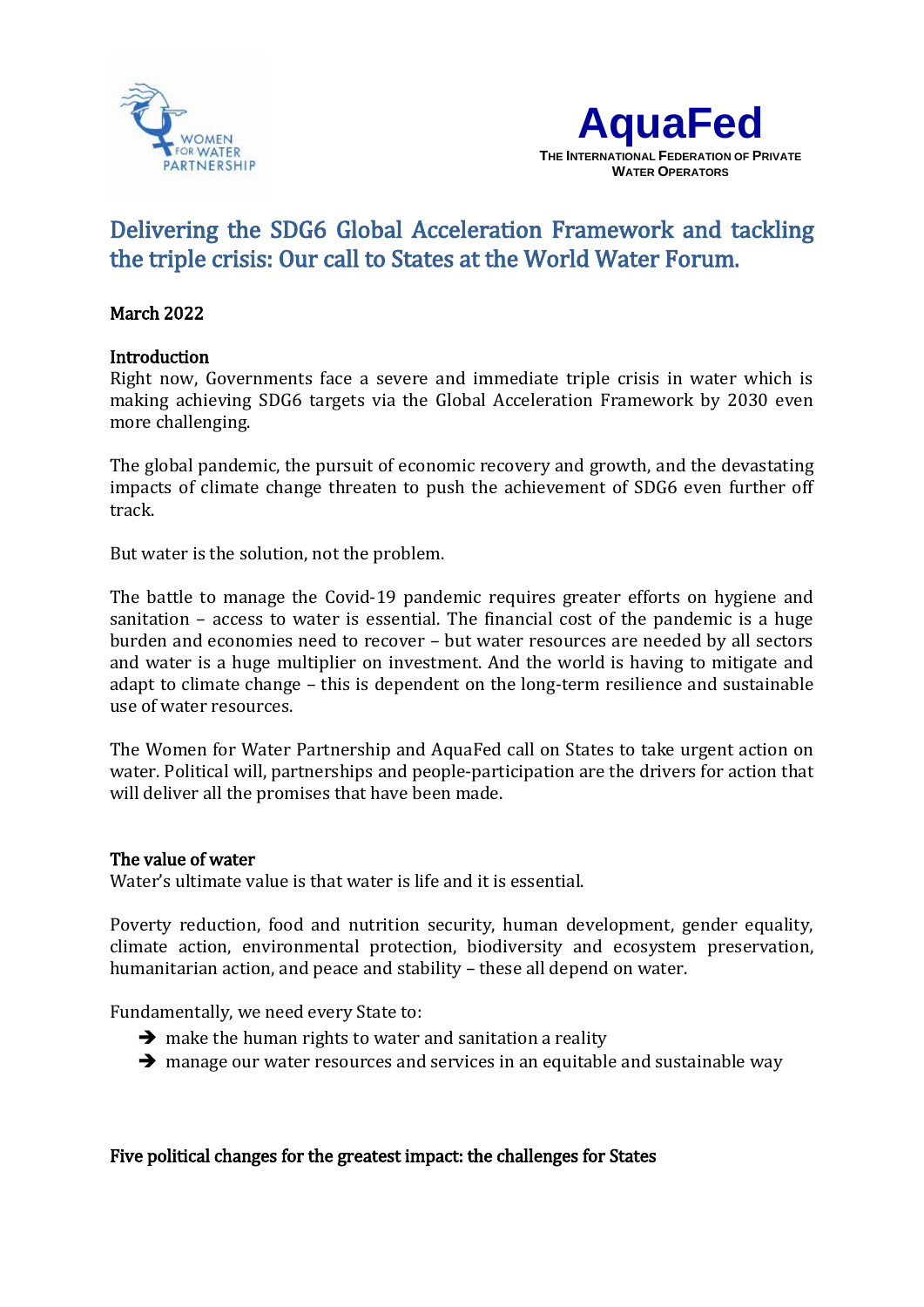



There are 5 challenges that States must achieve to significantly move the dial towards addressing the triple crisis and achievement of SDG goals:

- 1. Stronger political will
- 2. Robust governance
- 3. More finance
- 4. People participation in decision-making
- 5. A renewed commitment to multi-lateral action

### 1 Stronger political will

Water impacts on all aspects of our existence and has many values to people. It must have its rightful place at the core of public policies, especially those on health, food, hygiene, environment and climate change. This requires action from everyone. In countries where political will has been strong, there have been hugely positive changes.

We call on each State to:

- Declare a Global Water Crisis and a global emergency like on the impacts of climate change and make clear commitments to national and international action at the UN 2023 Water Conference.
- Enshrine the human rights to water and sanitation in legislation and/or constitutions and regulations.
- Recognise the multi-dimensional values of water and make water a higher political priority for intersectoral collaboration at national and international level.
- Recognise water as a common good that must be managed democratically and collectively and put people at the heart of decision-making.

#### 2 Governance

Weak governance has plagued the water sector for too long and has held back development of services and access to desperately needed finance. Fixing governance requires bold action and is not easy. But it leads to hugely positive outcomes.

WASH services and water resources must be managed with integrity, equity and transparency, involving all people and stakeholders. Strong water governance in today's world makes the critical linkages between water and sanitation and planning for health, climate, the environment, food and agriculture.

We call on each State to:

- Adopt strong, cross-sectoral legislative frameworks that align policies and strengthen operational and financial planning.
- Have systems and institutional arrangements which ensure clear responsibilities and accountability.
- Strengthen the role of local authorities and communities' management and capacities of local actors.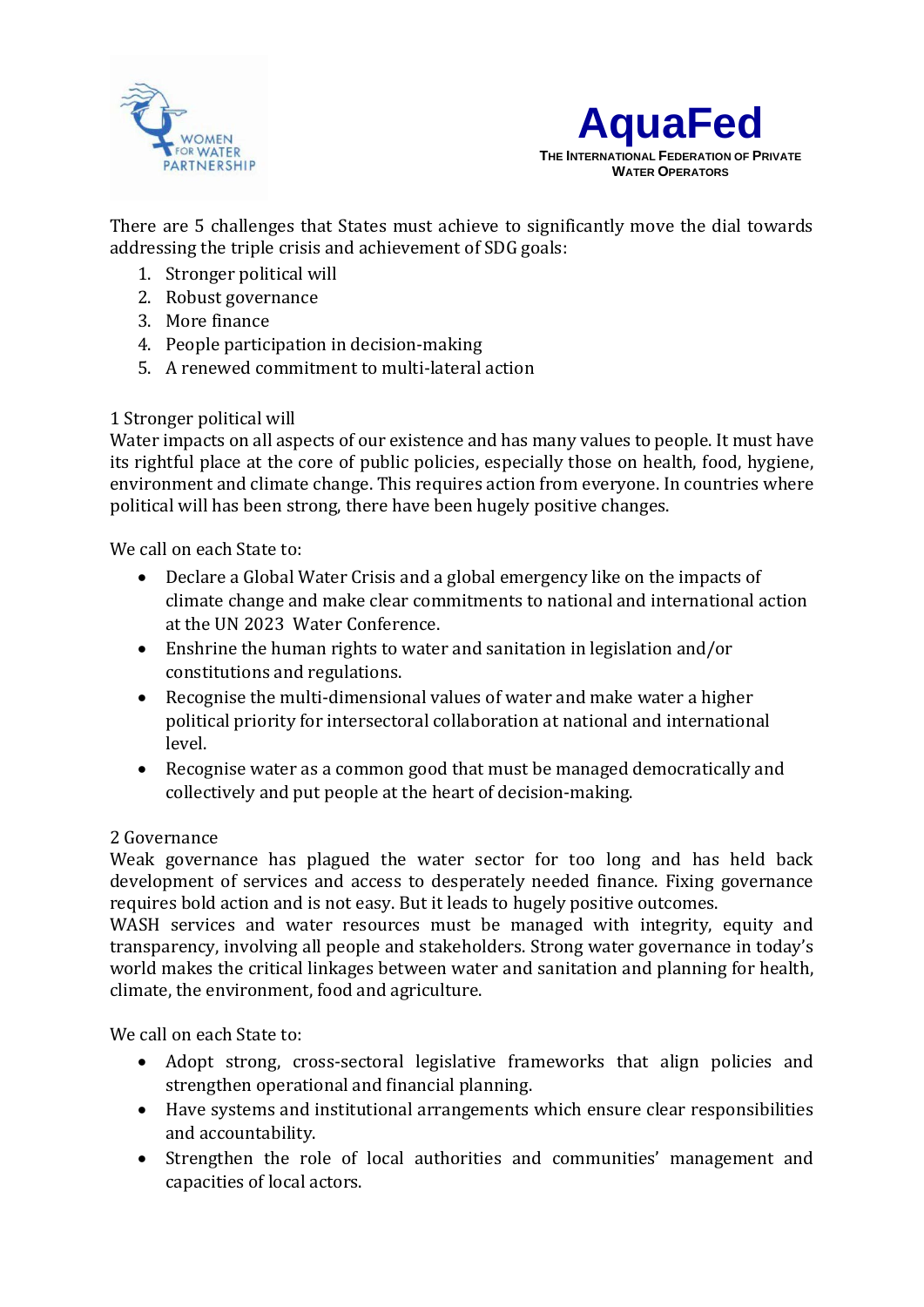



- Establish effective, publicly accessible, disaggregated data collection and monitoring systems – recognising the role and value of information from civil society and citizen science.
- Ensure legal protection for human rights and environmental defenders

# 3 Finance

To close the enormous water financing gap, action is needed to mobilise finance from public and private, as well as international and domestic sources. WASH's contribution to other sectors eg health, environment, climate change must also be recognised in financial investment and planning in these areas. Existing funding has to be better directed to reach the most vulnerable populations and areas.

We call on each State to:

- Maximise the value of existing funds through better planning and incentivizing performance of service providers.
- Mobilise more funding, for example through increasing WASH budgets or bold tariff reforms.
- Concentrate efforts on mobilizing and utilizing domestic/national sources of finance.
- Encourage innovation in finance, new sources and new finance models.
- Prioritize efforts to reach the most vulnerable and marginalized populations and areas by identifying them thoroughly and through budgetary funding and subsidies
- Increase funding for climate change adaptation in the water sector and acknowledge the interconnections between water and climate

# 4 People participation in decision-making

Decision-making and outcomes are better when there is active involvement and meaningful participation by people and users of water. This requires making data about services and resources timely, understandable and for everyone to see. Also, effective dialogue and coordination mechanisms are to be included through means and tools accessible to them, this means all marginalised voices and vulnerable groups.

We call on each State to:

- Formalise people participation in law and regulation so it is embedded in policy development, sector budgets, pricing, service management and monitoring (including a mechanism for complaint and redress) and communication strategies.
- Review Human Resource policies to ensure more women, young and indigenous people can participate and get access to capacity building and professional training at all levels.
- Establish tools to ensure inclusive, informed and effective people participation, eg information sharing, recognition of representative organizations (regardless if